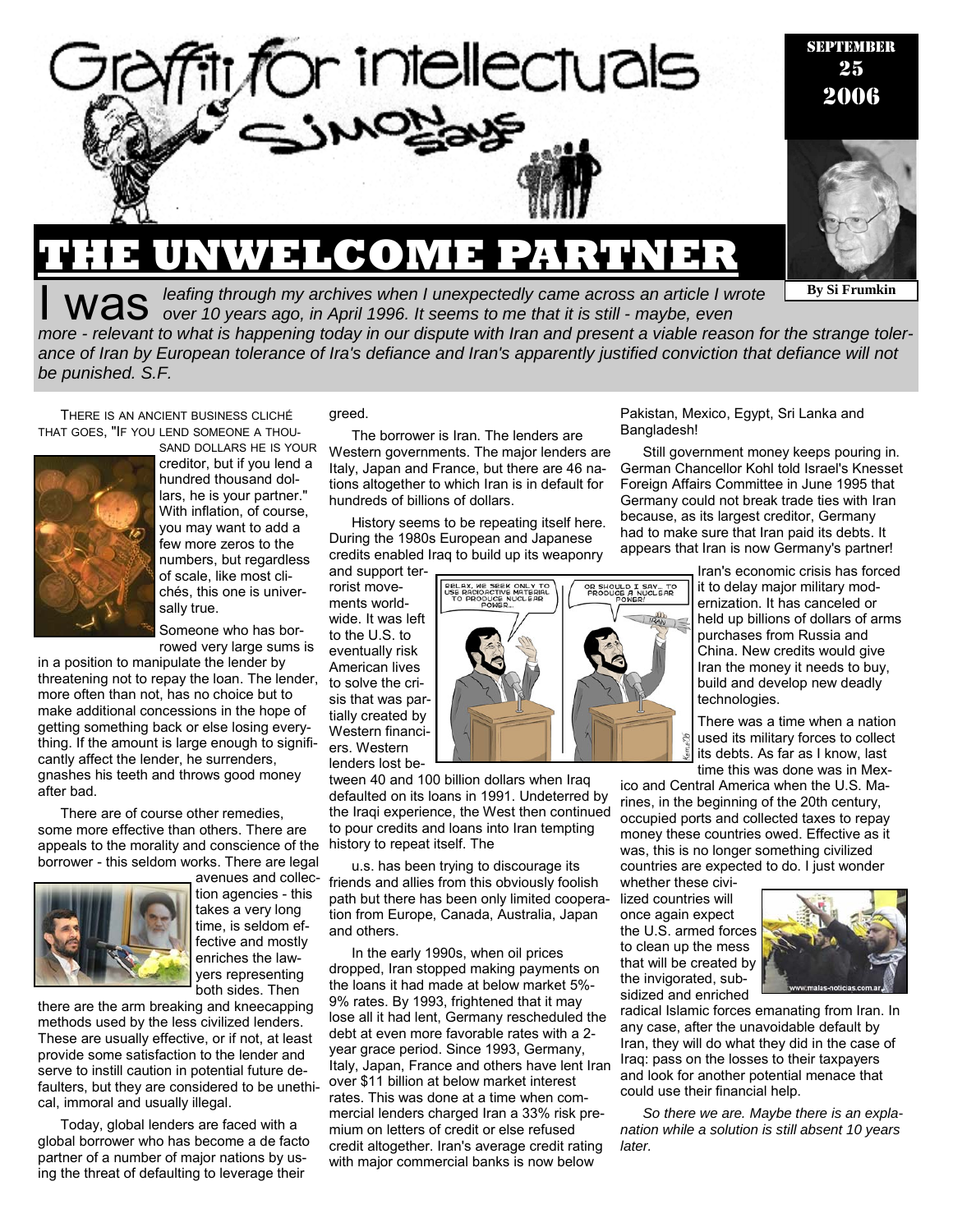## **REMINDER: WHOM AND WHY ARE WE FIGHTING**

By Dennis Prager, Townhall, 8/29/06

Last year at UCLA, I debated a professor who argued that Israel and the Palestinians were moral equivalents. He is not alone (especially on college campuses) in his lack of understanding of the immoral nature of the Islamic enemies of America and Israel.

Thus it is important to remind people once and their religions anywhere nearly as deagain about the moral world inhabited by the people we are fighting, whom President George W. Bush calls the Islamic Fascists.

Societal examples:



\* The Islamic Republic of Sudan, in its attempt to force Arab/Muslim rule on the largely non-Arab and non-Muslim population of southern Sudan, has led to the killing of well above one million Christians and animists and black (i.e.,

non-Arab) Muslims, in addition to the widespread enslavement, rape and torture of

those people. \*No major international Arab or Muslim organization has condemned the Sudanese government's mass murders that border on genocide.

\* The leader of the Islamic Republic of Iran has repeatedly denied the Holocaust and repeatedly called for the annihilation of Israel. As the six million Jews of Israel do not plan a mass exodus from their ancient and modern homeland, such annihilation would in fact mean another Holocaust.

\* The holy center of Islam, the Muslim country where the holiest Muslim sites are situated, is Saudi Arabia. That country bans the practice of any religion other than Islam, amputates hands of thieves, does not allow women to drive a car, mandates what women wear outside of their

homes and is the only country in the world to feature a weapon on its national flag. Women were treated considerably better and had more civil rights in ancient Rome, not to mention ancient Israel, than women living in the holiest cities of Islam today.

\* Virtually every Islam-based country decrees the death penalty for any Muslim who converts to another religion.

In other words, every country that calls itself "Islamic" is morally inferior to just about every country in North America, South America, Western Europe, Eastern Europe, almost every Asian country, and many African countries.

No Muslim country treats non-Muslims

cently as any Western non-Muslim country (including Israel) treats Muslims. That is why tens of millions of Muslims immigrate to non-Muslim societies and virtually no non-Muslim immigrates to any Muslim society. In every Muslim country, non-Muslims are either systematically persecuted at worst or treated as inferiors at best.

#### **Individual examples (in just the last five months):**

\* "A German court sentenced a Turkish man to more than nine years in jail yesterday for the 'honour killing' of his sister...The murder of Hatun Surucu, 23, who was shot several times at a bus stop in a Berlin suburb last year, shocked Germany. . . . Forced to marry

a cousin in Turkey as a young girl, Ms. Surucu later broke with her Turkish-Kurdish family in Berlin and was living independently with her 5-year-old son, to the intense disapproval of her relatives. . . . Public outrage at the murder was exacerbated when some teenage boys at a school

with many pupils from immigrant families... reportedly openly applauded the killing, condemning the victim for having lived 'like a German.'" (The Guardian, UK, April 14, 2006)

\* "Men using machetes attacked

worshipers in three Coptic [Christian] churches in the port city of Alexandria [Egypt] on Friday morning, killing an 80-year-old man and wounding at least six other people, the police there said." (International Herald Tribune, April 15, 2006)

\* "An Egyptian statecontrolled newspaper praised Monday's suicide attack in Tel Aviv, which killed nine people and wounded dozens, calling it an act of sacrifice and martyrdom." (Jerusalem Post, April 18, 2006)

\* In Britain, Abdula Ahmed Ali, 25, and his wife Cossor, 23, were arrested in connection with the plot to blow up airplanes flying across the Atlantic. According to Scotland Yard, the Muslim couple planned to take their 6-monthold baby on the suicide mission, using their baby's bottle to hide a liquid bomb. (Daily Telegraph, UK, Aug. 14, 2006)

\* "We've got Hezbollah fighters running

around in our positions, taking our positions here and then using us for shields and then engaging the [Israelis]." -- words of a Canadian UN observer written days before he was killed by Israeli bombs (Ottawa Citizen, July 27, 2006)

\* "Canadian authorities rounded up a group of 17 Muslim men and boys suspected of plotting to bomb major buildings in the Toronto area . . . " (CNN, June 5, 2006)

\*"In Australia, "[Islamist] propaganda has convinced many residents their suburbs are being overrun by Islamic extremists. . . .The Saturday Daily Telegraph revealed an escalation of anti-Semitic behavior. . . . Jewish university students were targeted and forced to hide their traditional skullcaps beneath base-



ball caps to avoid abuse, while attacks on synagogues have increased." (Daily Telegraph, Australia, Aug. 26, 2006)

\* "A third suspect detained in a failed attempt to blow up two German trains is a Syrian national... German and Lebanese authorities

are each holding one of two young Lebanese men accused of carrying the suitcase bombs onto trains in Cologne station on July 31. . . . Officials say they could have caused many casualties and set the trains on fire." (Newsday, Aug. 26, 2006)

Does all this suggest that we are fighting a billion Muslims? Of course not.

Does all this suggest that all or even most Muslims are bad people? Of course not.



It does suggest, however, that the dominant forces within Islam are bad at this time; that Muslims who see this evil in their midst have not mobilized any counterforce either out of fear for their

lives or for some other reason; and that decent men and women around the world -- Hindu, Christian, Jewish, atheist, Buddhist and Muslim - are threatened by this powerful, death-loving force.

Muslims who do not acknowledge the threat to civilization from within the Muslim world at least have two excuses -- fear for their lives or group solidarity. What excuses do non-Muslims have who deny this threat?Ω

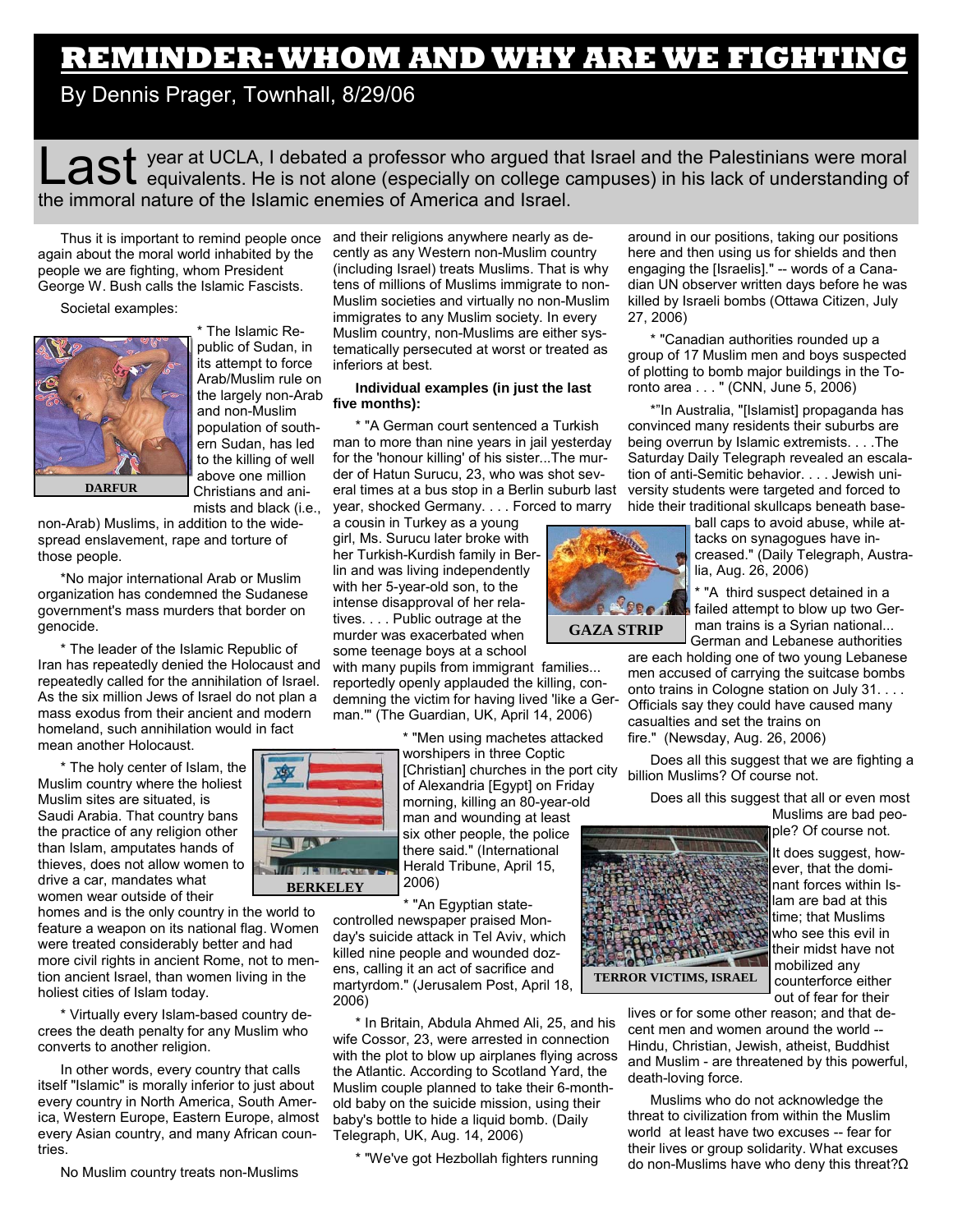### **If this was a defeat, the Israelis must be praying for a lot more of them** Tim Hames, The Sunday Times, London, 8/14/06

#### **A different take on the recent conflict by a major British columnist**

LIC RELATIONS AS AT MILITARY OPERATIONS, THE body that is used to incessant combat, this is RESULTS OF THE CONFLICT ON AND around its border with Lebanon would be so much starker. As it is, however, the real meaning of the UN resolution that will start to come into force today is being widely misrepresented. Hezbollah is hailing a "victory" of sorts, albeit one of a presentational character. In a bizarre situation, Israeli politicians on both the hard Left and the hard Right appear to agree with the terrorists. All are profoundly mistaken.

What, after all, does this Hezbollah claim consist of? The organisation considers it a triumph that it has not been completely "destroyed" after just four weeks of fighting. It contrasts this with the dismal record of several Arab armies combined in 1967. It has not yet been disarmed and may not be formally neutralised in the near future. Nor has it been discredited on the Arab street, where it has enhanced its popularity. The Hezbollah leader, Sheikh Hassan Nasrullah, thus proclaims himself a "new Nasser".

As victories rank, not being destroyed, disarmed or discredited is not that impressive. are yet more significant. Hezbollah was, until It is hardly Henry V at Agincourt. The idea that the Six-Day War represents the military standard for the Arab world is a somewhat humiliating notion. Allowing for the feeble record of the original Nasser, Israelis should not Lebanon's troops cannot pacify Hezbollah be too disturbed by the prospect of another incarnation. Nor was the Arab street that equivocal about Israel's existence before these clashes started.

The facts now evident on the ground suggest an entirely different assessment.

First, the damage inflicted by the Israeli Defence Forces on Hezbollah's infrastructure and resources is far, far greater than the equivalent harm that it has suffered. A sizeable proportion of Hezbollah rocket launchers and fighters have been eliminated, while the Israeli army has lost no more than a few tanks

IF ONLY ISRAEL WERE AS EFFECTIVE AT PUB- and, to its regret, about 100 soldiers. For a not a spectacular setback.

> Secondly, Hezbollah has deployed a huge percentage of its missile arsenal to very little advantage. Only in the *Alice in Wonderland*  world of the Middle East could it be seen as a "triumph" for a terrorist organisation simply to launch Katyusha missiles in the direction of Israel and roughly 95 per cent of them to hit nothing of any value. It took Hezbollah six years to accumulate a stockpile that, fundamentally, it has wasted.

> Thirdly, the administration in Lebanon, which had ostentatiously refused to send its soldiers to the south of that country for the past six years, has been obliged to pledge to the United Nations that it will now do so. It will, furthermore, be under the de facto control of a much larger international force than has been assembled in that region before — one

> > that will be judged a success or otherwise by the extent to which it keeps the place quiet.

The wider strategic consequences of these recent events

July 11, a problem exclusively for Israel. That dilemma has been internationalised. It is now of paramount importance to the Lebanese Government and the UN Security Council. If then ministers there well know that Israel's air force will be back over Beirut. The UN will come to appreciate that if it cannot maintain the peace this will be because Hezbollah has broken the ceasefire that the Security Council imposed, and its own authority will be endangered. This is an important breakthrough for Israel. If Ehud Olmert, the Prime Minister, had been told six weeks ago that Hezbollah would cease to be the principal militia in southern Lebanon by the beginning of September he wouldn't have believed it possible.

Further, Israel's security has been improved more than has been acknowledged.

Fewer than three years ago, Israel's northern border was exposed to Hezbollah, its eastern boundary with the West Bank was so porous that suicide bombers regularly broke through it and its military was engaged in a bitter and often futile attempt to contain Hamas in Gaza. As of now, it can be confident of pushing Hezbollah back beyond the Litani river in Lebanon, the barrier it erected around the West Bank has reduced the number of suicide blast atrocities to the level of an unfortunate irritation and Hamas, whose military command was decapitated by Israel in a series of controversial strikes in 2004, is more likely to engage in a civil war with Fatah than it is seriously to inconvenience Mr Olmert.

The final dimension to this saga may, nevertheless, prove the most compelling. The past few weeks have exposed Iran's pivotal role as the political patron of terrorism as well as the audacity and extent of its ambitions to shape Islam in its image. None of this has taken Israel by surprise. It has been a severe blow to Egypt, Jordan and Saudi Arabia. Jews constitute no threat to mainstream Sunni Islam. The Shia challenge is another matter. Once the crocodile tears for Lebanon have dried up (which will take a month at most) and the mood on the Arab street has moved on (which will not take much longer), it will become obvious to Sunni regimes that Israel is an ally against Iran. The rhetoric directed against Israel will not abate, but it will be increasingly irrelevant.

That Lebanese civilians with no connection to terrorism have died while all this has occurred is a tragedy of the highest order. Israel relied too much on air power at the start of these exchanges and allowed its opponents a propaganda opportunity. Yet, in the end, Israel's survival does not depend on Arab "hearts and minds" or opinions expressed by television viewers who live many thousands of miles away. It relies instead on winning crucial battles. If this is a "defeat", then Israel can afford many similar outcomes.

### **Mumin Salih, "Muslims and Air Travel", www.islam-watch.org, 8/11/06**

"History will acknowledge the contributions made by the Americans, Europeans, Russians and other nations to [aviation]. History will also record the only contribution made by Muslims to aviation, which is to crash the planes and kill their passengers. Muslims happen to be the only group to perfect this art of crashing commercial planes to kill innocent, helpless civilians. Their list of achievements includes:

 \* "In 1967 they introduced to the world professional hijacking; a Palestinian group hijacked an Israeli Boeing 707 to Algeria.

 \* "In 1970 they introduced multiple plane hijacking when they hijacked, then exploded four commercial planes in a Jordanian desert.

\* "In the 1980s they perfected the art of planting explosives in

electronic devices such as cassette players. They successfully exploded a jumbo jet over Scotland killing hundreds of civilians.

 \* "In September 2001 humanity witnessed with disbelief how a group of dedicated Muslims hijacked four commercial planes and crashed them into buildings killing thousands of innocent civilians.

\* "[In December 2001, they introduced the shoe bomb.

\* "In 2006 they introduced the use of liquid explosives"

As the world continues improving in aeroplane designs to give us even better, more reliable and safer aeroplanes, Muslims work in the other direction and continue their own destructive innovation."